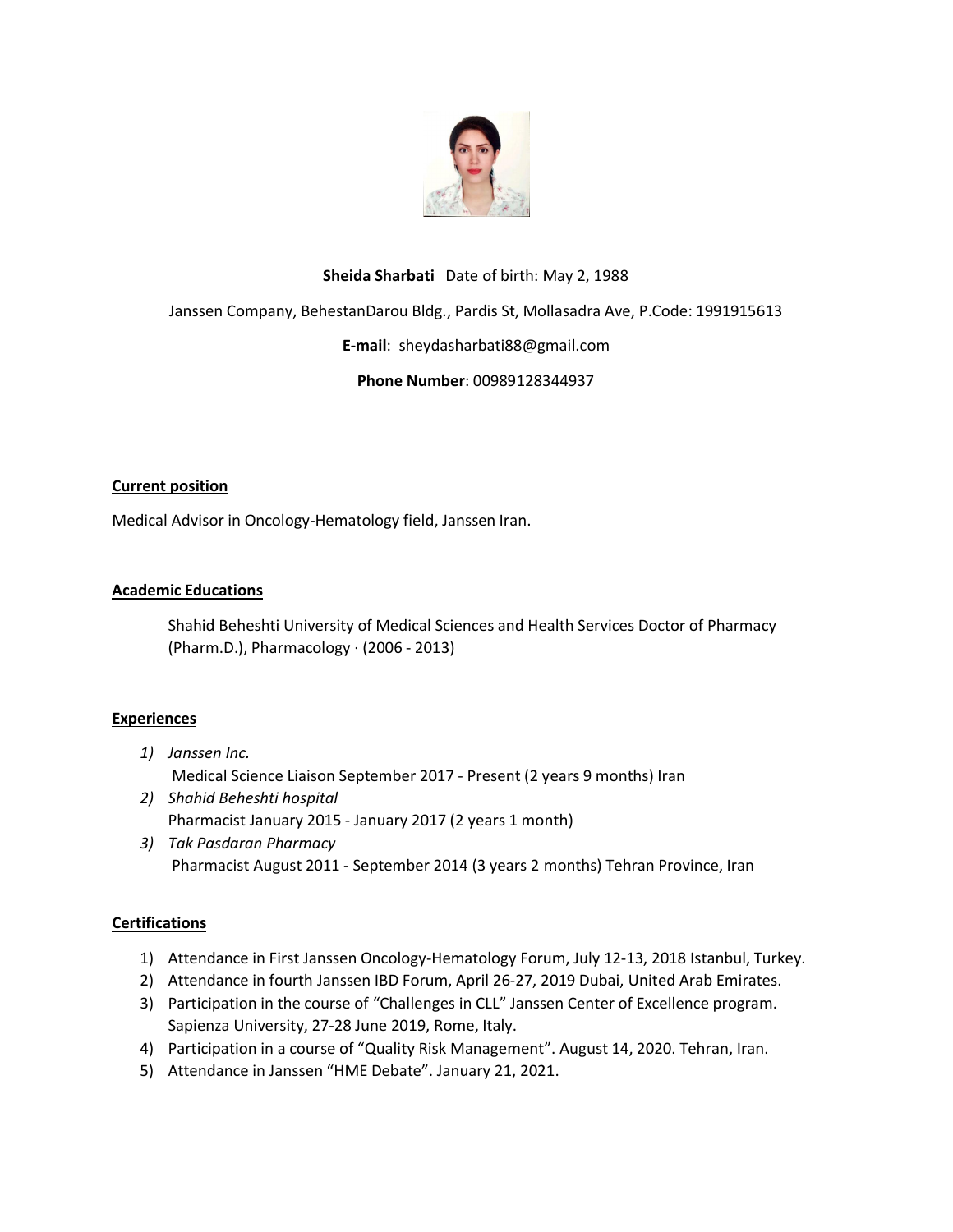#### **Articles**

- 1) Investigation of the Molecular Mechanisms of Tamoxifen on the EMT Pathway in Patients with Breast Cancer
- 2) Molecular Pathways in Glioblastoma-Derived Stem Cells to Identify Effective Drug agents: A Bioinformatics study

## **Poster Presentation**

Poster presentation in "Fourth international meeting on pharmacy & pharmaceutical sciences at Marmara University, 18-21 September 2014, Istanbul, Turkey.

## **Projects**

- 1) Preparation and characterization of hyaluronic acid derivative gels containing diclofenac sodium. Feb 2011- May 2013
- 2) Translating "Practical guide to Polysite ports" Booklet, January 2016.
- 3) Cooperation in a "CAR-T Cell/NK Cell Production project" Since 2020.

#### **Professional Memberships**

- 1) Member of Medical Council of Iran
- 2) Member of Iran Pharmacist Association

#### **Language Skills**

- 1) Fluent in English
- 2) Fluent in Istanbul Turkish
- 3) intermediate in French

#### **Training Workshops**

- 1) Zytiga (Abiraterone) training workshop at Janssen Office Beirut, Lebanon. 2017
- 2) Market Access Workshop at Janssen Office Beirut, Lebanon. 2017
- 3) Erleada (Apalutamide) training workshop at Janssen Office Beirut, Lebanon.2018